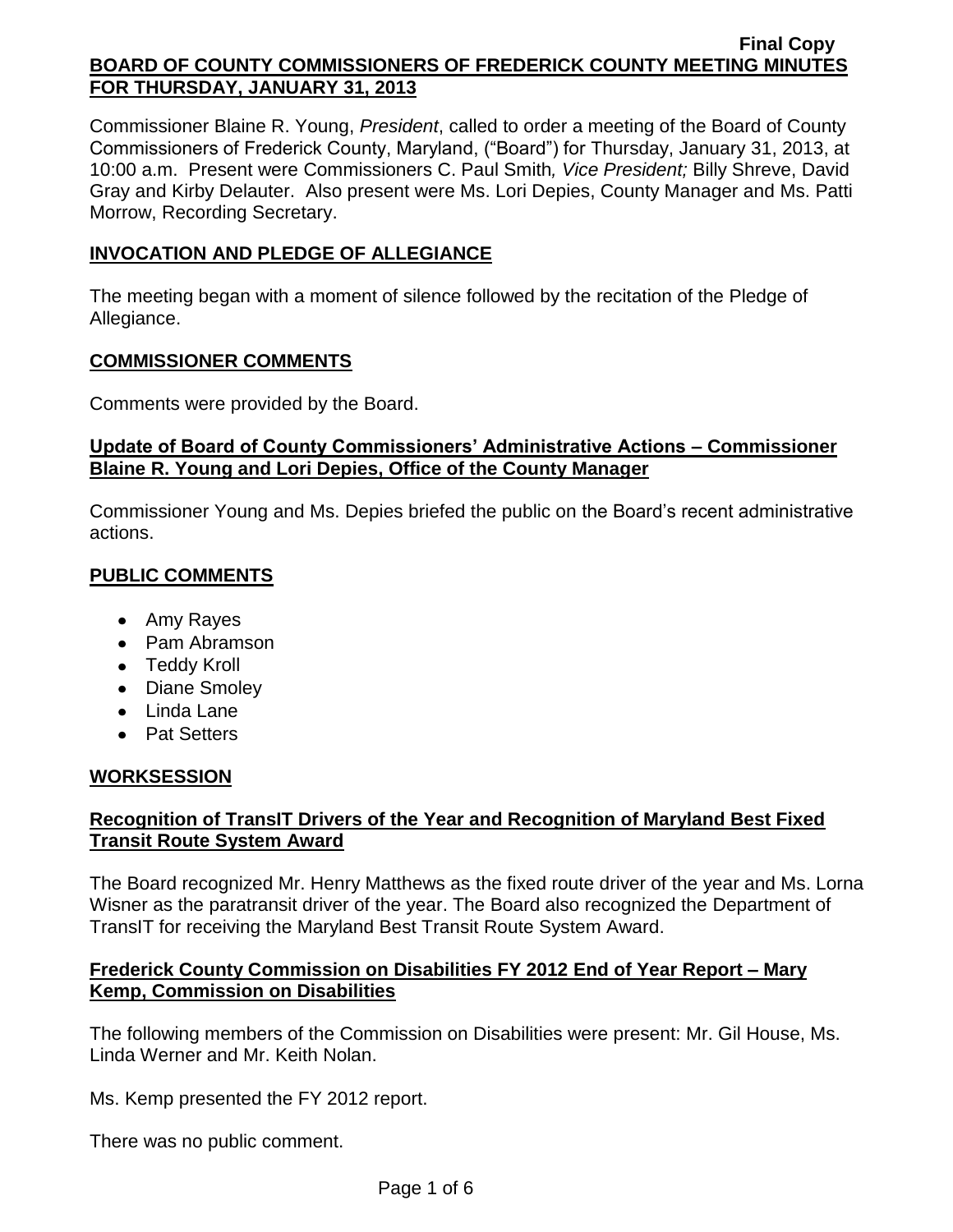No action was taken as this item was informational.

## **CONSENT AGENDA**

The following items were considered on the consent agenda:

- #BT-13-111, Solid Waste, Utilities and Solid Waste Management Division
- Construction Change Order No. 1, Frederick County Landfill Leachate

*Motion to approve the consent agenda as presented – Passed 5-0.*

| <b>COMMISSIONERS</b> | <b>MOTION</b> | <b>SECOND</b> | YES | <b>NO</b> | <b>ABSTAIN</b> | <b>NOT PRESENT</b> |
|----------------------|---------------|---------------|-----|-----------|----------------|--------------------|
| Young                |               |               |     |           |                |                    |
| <b>Smith</b>         |               |               |     |           |                |                    |
| <b>Shreve</b>        |               |               |     |           |                |                    |
| Gray                 |               |               |     |           |                |                    |
| <b>Delauter</b>      |               | ́             | ~   |           |                |                    |

### **ADMINISTRATIVE BUSINESS**

## **Bid Award - Purchasing Memo #13-092, Amendment No. 1 to Agreement for Management and Oversight Services for Billing Support Services at Citizens Care and Rehabilitation Center / Montevue Assisted Living and Budget Transfer – Diane George, Finance Division**

Mr. Gary Heinrich and Mr. Steve Ryan, LW Consulting, Inc., provided information regarding the amendment to the agreement for management and oversight services for billing support services.

Ms. Lori Depies and Ms. Erin White, Finance Division, also contributed to the discussion.

*Motion to approve Purchasing Memo #13-092 as presented – Passed 5-0.*

| <b>COMMISSIONERS</b> | <b>MOTION</b> | <b>SECOND</b> | <b>YES</b> | <b>NO</b> | <b>ABSTAIN</b> | <b>NOT PRESENT</b> |
|----------------------|---------------|---------------|------------|-----------|----------------|--------------------|
| Young                |               |               |            |           |                |                    |
| <b>Smith</b>         |               |               |            |           |                |                    |
| <b>Shreve</b>        |               |               |            |           |                |                    |
| Grav                 |               | Λ             |            |           |                |                    |
| <b>Delauter</b>      |               |               |            |           |                |                    |

## **Decision Regarding the Amendment to the List of Exempt Employees (Public Hearing Held 1/17/13) – Linda Thall, Office of the County Attorney**

Ms. Thall presented the resolution to amend the list of exempt employees.

*Motion to approve and adopt the resolution to amend the list of exempt employees as presented – Passed 4-1.*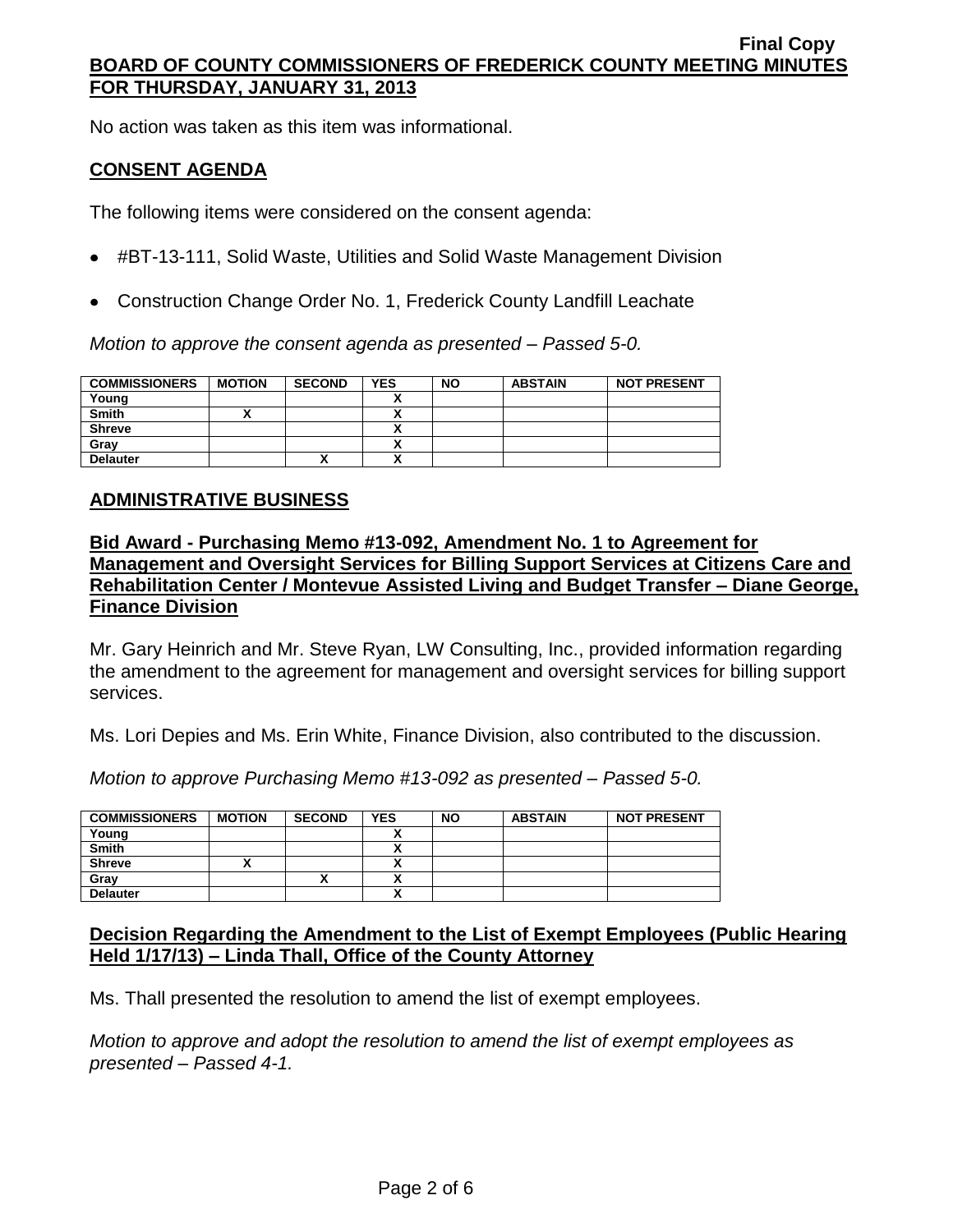| <b>COMMISSIONERS</b> | <b>MOTION</b> | <b>SECOND</b> | <b>YES</b> | <b>NO</b> | <b>ABSTAIN</b> | <b>NOT PRESENT</b> |
|----------------------|---------------|---------------|------------|-----------|----------------|--------------------|
| Young                |               |               |            |           |                |                    |
| <b>Smith</b>         |               |               |            |           |                |                    |
| <b>Shreve</b>        |               |               |            | ↗         |                |                    |
| Gray                 |               | Λ             |            |           |                |                    |
| <b>Delauter</b>      |               |               |            |           |                |                    |

(A copy of the approved/adopted resolution can be obtained in the County Manager's Office or from the county's website, [www.FrederickCountyMD.gov.](http://www.frederickcountymd.gov/))

## **Compliance with HB 987 - Stormwater Management Fee – Shannon Moore, Community Development Division**

Mr. Eric Soter, Community Development Division, and Ms. Moore briefed the Board on HB 987 which would require jurisdictions to establish and collect a stormwater remediation fee.

*By unanimous consent, staff was directed to come back to the Board with proposals regarding stormwater management fee calculating methodologies.*

### **Consideration to Accept Petition to Enter into a Development Rights and Responsibilities Agreement (DRRA) – Ballenger Run Planned Unit Development (PUD) – Eric Soter, Community Development Division**

Mr. Soter presented the petition submitted by RBG Family LLC, the owners and developers of the Ballenger Run PUD, to initiate the process for further consideration of entering into a DRRA.

*Motion to accept the petition – Passed 4-1.*

| <b>COMMISSIONERS</b> | <b>MOTION</b> | <b>SECOND</b> | <b>YES</b> | <b>NO</b> | <b>ABSTAIN</b> | <b>NOT PRESENT</b> |
|----------------------|---------------|---------------|------------|-----------|----------------|--------------------|
| Young                |               |               |            |           |                |                    |
| <b>Smith</b>         |               |               |            |           |                |                    |
| <b>Shreve</b>        |               | "             |            |           |                |                    |
| Gray                 |               |               |            |           |                |                    |
| <b>Delauter</b>      |               |               |            |           |                |                    |

## **Update on Municipal Activities and Benefit of Membership to Metropolitan Washington Council of Governments (MWCOG) – Dave Dunn, Office of the County Manager**

Mr. Dunn presented an update on the municipal liaison activities. He also briefed the Board on the benefits of the county's membership to MWCOG.

*No action was taken as this item was informational.*

## **Legislative Issues – John Mathias, Office of the County Attorney and Ragen Cherney, Office of the County Manager**

Mr. Mathias and Mr. Cherney briefed the Board on the issues before the Frederick County delegation members.

*By unanimous consent, the MBE/Davis Bacon exemption language and sunset provision was approved.*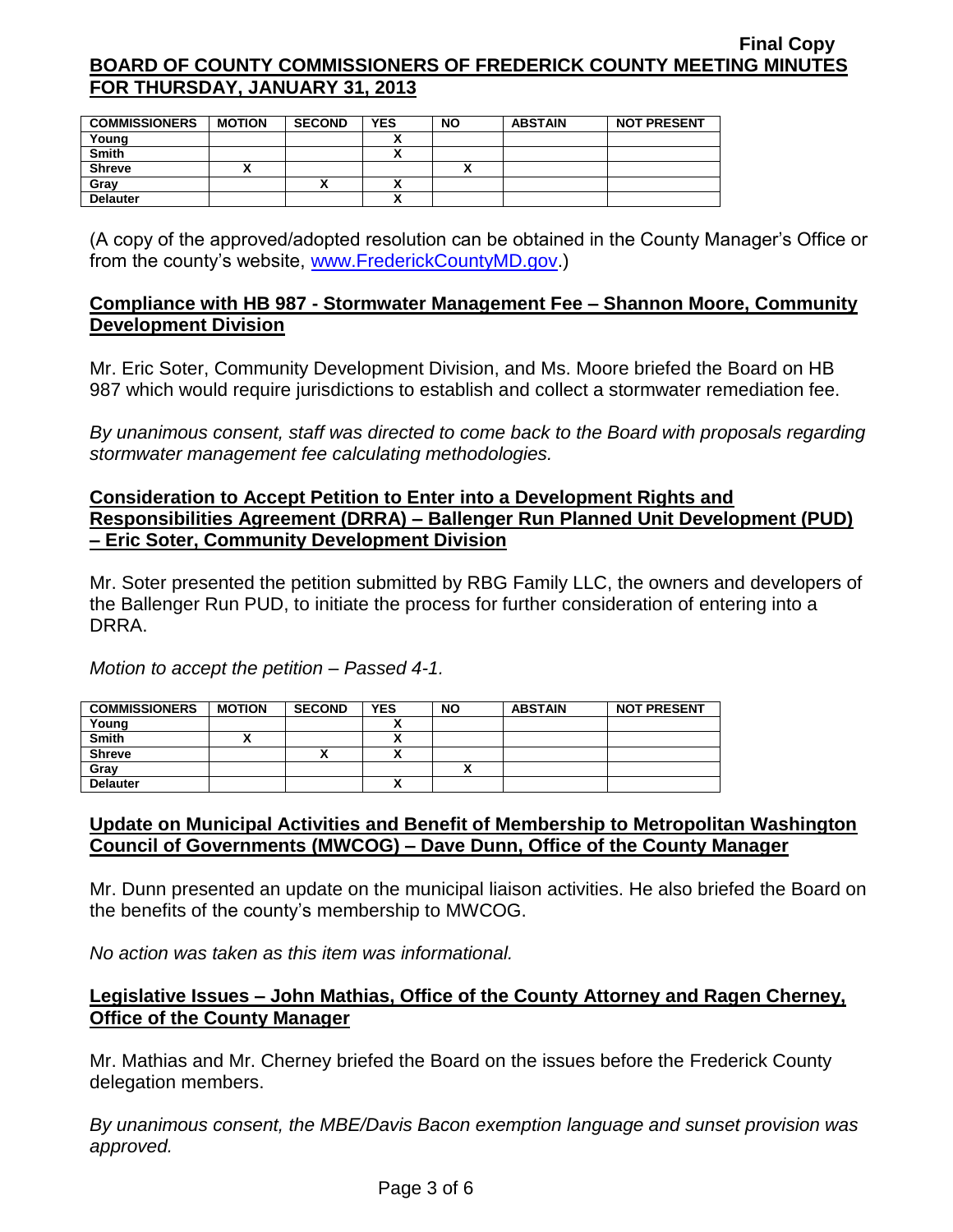*Motion to send correspondence to the delegation opposing Senate Bill 281 / House Bill 294 – Firearm Safety Act of 2013 – Passed 4-1.*

| <b>COMMISSIONERS</b> | <b>MOTION</b> | <b>SECOND</b> | <b>YES</b>           | <b>NO</b> | <b>ABSTAIN</b> | <b>NOT PRESENT</b> |
|----------------------|---------------|---------------|----------------------|-----------|----------------|--------------------|
| Young                |               |               |                      |           |                |                    |
| <b>Smith</b>         |               |               |                      |           |                |                    |
| <b>Shreve</b>        |               |               | $\ddot{\phantom{1}}$ |           |                |                    |
| Grav                 |               |               |                      |           |                |                    |
| <b>Delauter</b>      |               | Λ             | ٠.                   |           |                |                    |

### **COMMISSIONER COMMENTS**

Comments were provided by Commissioners Gray and Delauter.

Mr. Soter commented on current development proposals. He indicated he would come back to the Board with dates for possible open houses to be held in the areas of the developments.

## **PUBLIC COMMENTS**

- Mary Ann Crossen
- Pam Abramson
- Amy Reyes

## **QUESTIONS – PRESS**

None.

# **CLOSED SESSION**

Maryland Annotated Code State Government Article § 10-508(a) (1) To discuss: (i) The appointment, employment, assignment, promotion, discipline, demotion, compensation, removal, resignation, or performance evaluation of appointees, employees, or officials over whom it has jurisdiction; or (ii) Any other personnel matter that affects one or more specific individuals.

Topic: To discuss the appointment of an individual to an acting position in county government.

*Motion to go into closed session – Passed 5-0.*

| <b>COMMISSIONERS</b> | <b>MOTION</b> | <b>SECOND</b> | <b>YES</b> | <b>NO</b> | <b>ABSTAIN</b> | <b>NOT PRESENT</b> |
|----------------------|---------------|---------------|------------|-----------|----------------|--------------------|
| Young                |               |               |            |           |                |                    |
| <b>Smith</b>         |               | ~             | ^          |           |                |                    |
| <b>Shreve</b>        |               |               | Λ          |           |                |                    |
| Grav                 |               |               | ^          |           |                |                    |
| <b>Delauter</b>      |               |               | Λ          |           |                |                    |

The meeting adjourned at 12:50 p.m.

Patricia Morrow Recording Secretary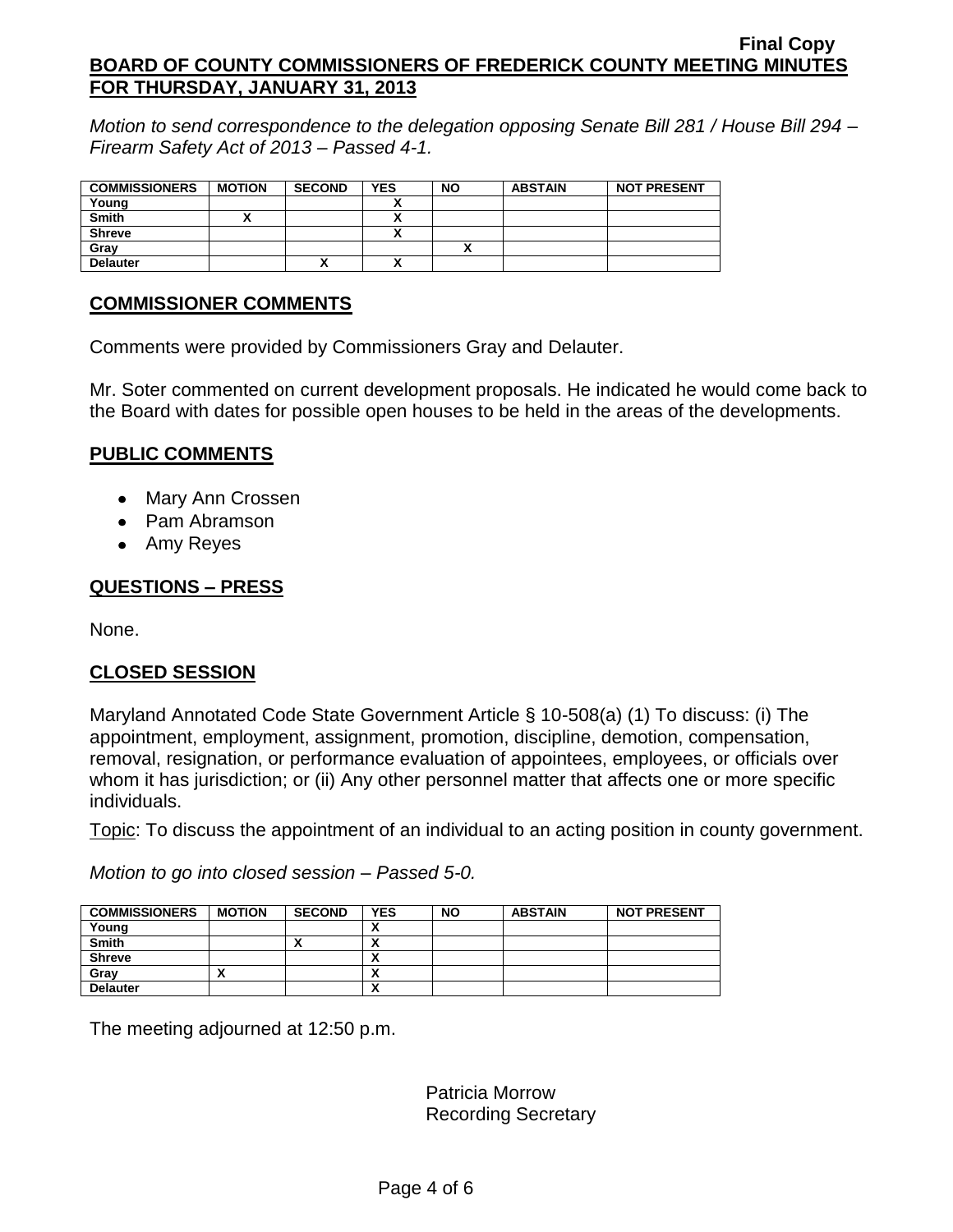## **FORM OF STATEMENT FOR CLOSING THE MEETING OF THURSDAY, JANUARY 31, 2013**

## **STATUTORY AUTHORITY TO CLOSE SESSION**

### **State Government Article §10-508(a):**

(1) To discuss: (i) The appointment, employment, assignment, promotion, discipline, demotion, compensation, removal, resignation, or performance evaluation of appointees, employees, or officials over whom it has jurisdiction; or (ii) Any other personnel matter that affects one or more specific individuals.

### **Motion:**

Upon a motion by Commissioner Gray, seconded by Commissioner Smith, the Board voted 5- 0 to go into closed session under the Maryland Annotated Code State Government Article § 10-508(a) (1) To discuss: (i) The appointment, employment, assignment, promotion, discipline, demotion, compensation, removal, resignation, or performance evaluation of appointees, employees, or officials over whom it has jurisdiction; or (ii) Any other personnel matter that affects one or more specific individuals.

#### **Time and Location:**

12:50 p.m. – Third Floor Meeting Room, Winchester Hall

## **Topic to be Discussed:**

The appointment of an individual to an acting position in county government.

Patti Morrow Recording Secretary